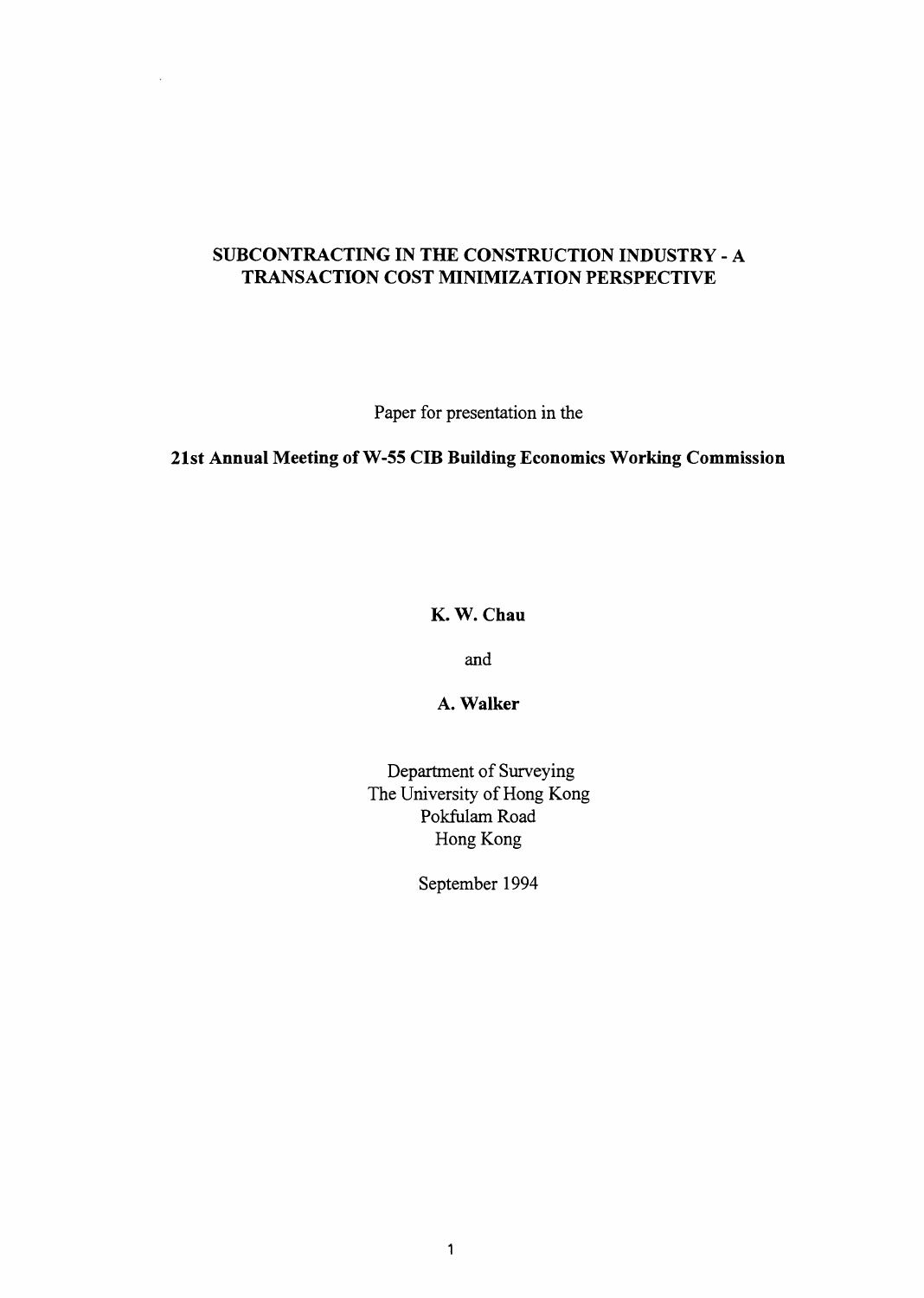## **SUBCONTRACTING IN THE CONSTRUCTION INDUSTRY** - **A TRANSACTION COST MINIMIZATION PERSPECTIVE**

K. W. CHAU and A. WALKER *Department of Surveying. The University of Hong Kong* 

### **SUMMARY**

*This paper introduces an approach which is potentially very powerful in explaining observed phenomena related to the organization of construction activities. The approach is use to analysis one common phenomena in the construction industry - i.e. subcontracting. Our preliminary findings suggest that the major reason for the wide spread use of subcontractors stems from the fact that the costs of identifying and agreeing prices of the components (the subcontracting package) of a construction project are in general relatively cheaper than the cost of planning and monitoring worker's performance in a construction site. Under certain situations (such as when the nature of the work is uncertain or cannot be easily identified) where the former is more expensive, other forms of contract such as the wage contract will be adopted instead. Other explanations such as fluctuating workload and specialization, cannot be sustained. The argument that subcontracting leads to exploitation and ineficiency is also found to be not sustainable.* 

## **KEYWORDS**

Subcontracting, institutional arrangement, transaction costs.

### **INTRODUCTION**

Subcontracting is a very common phenomenon in the construction industry. Perhaps so common that it has been taken for granted. This is evident from research related to construction subcontracting, most of which treat the practice as given. Ourunderstanding of the nature of subcontracting is in fact minimal. Seldom will this issue be touched upon but when such question is raised (normally as a side issue), explanations such as tradition, custom, flexibility and incentive etc., are often quoted.

Not only are most of these explanations given without the support of a logical argument within a sound theoretical framework, these explanations are also simply not scientific, are tautological or at best ad hoc.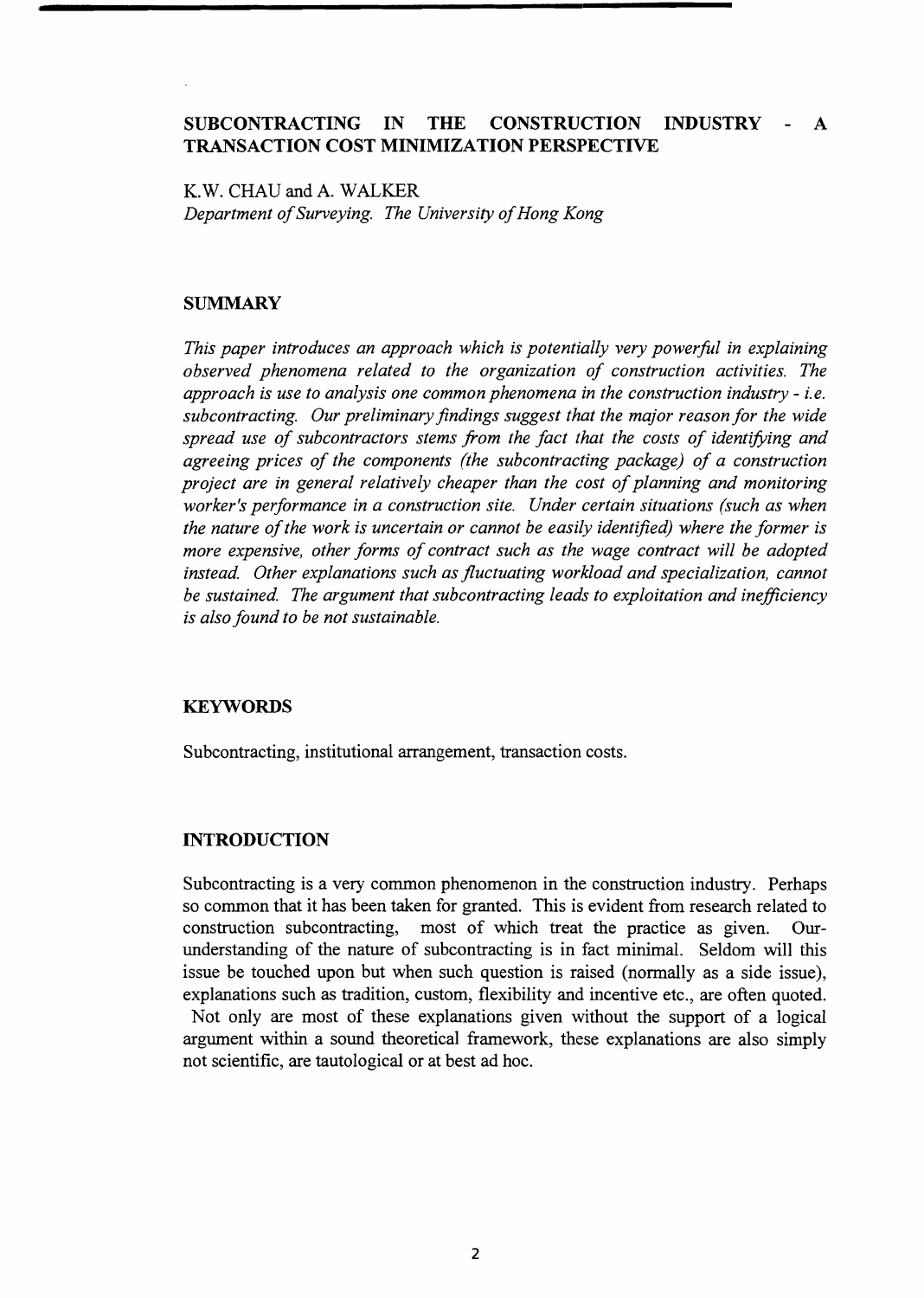## **THE TRANSACTION COST AND THE NATURE OF THE SUBCONTRACTING**

Simplification is inevitable for the derivation of a theory. Standard neo-classical economic (or micro economics) analysis assumes zero transaction cost and therefore ignores various institutional arrangement such as firms, subcontracting, government and various types of observed contractual arrangements among input owners. Under the assumption of zero transaction cost and private property rights, all production and exchange will be costlessly guided by the invisible hand of the market and resource allocation will be similar irrespective of the how such activities are arranged This means that under this assumption (zero transaction cost), different methods of organizing production and exchange would not exist and even if they do exist, they are random events which cannot be explained and predicted. This is one of the major argument in Coase(1937), which was later referred to by S. N. S. Cheung and other economist as the Coase Theorem.

In reality, even in an economy with private property rights structure, not all economic activities are guided by the invisible hands of the market, different institutional arrangements in which production and exchange activities are directed by visible hands do exist. That is, instead of responding to price signals, resource owners are using their resources according to the direction of a third party in a classical Coasian firm. Since a resource owner voluntarily follows the direction of a visible hand, under the maximization postulation, output must be larger than when guided by the invisible hand of the market. How could the central agent (visible hand) provide better market information than the market? Coase's explanation is that there are costs of using the price mechanism<sup>1</sup>. On the other hand, there are also costs in organizing production activities within a firm.

These costs are commonly called transaction costs. Cheung (1987) defines transaction costs as "... those costs that cannot be conceived to exist in a Robinson Crusoe economy where neither property rights, nor transactions, nor any kind of organization can be found". Perhaps the term transaction cost is somewhat misleading in that such costs do not only arise when there is market transaction. Transaction costs include all costs of using an institutional arrangement and are therefore sometimes referred to as institutional costs. Cheung further clarify the concept of transaction cost by giving examples of such costs ".... transaction costs may be viewed as a spectrum of

**The most obvious cost is that of discovering what relevant prices are. Chenug (1983) identified four reasons why such costs may be higher in the absence of a firm, namely (1) the large number of contracts that has to be made between input owners and consumers, (2) the high information cost of knowing (the price of the components of** ) **a product, (3) high cost of measuring the quantity and quality of a product, (4) difficulty in separating the contributions of resources owners working in collaboration.**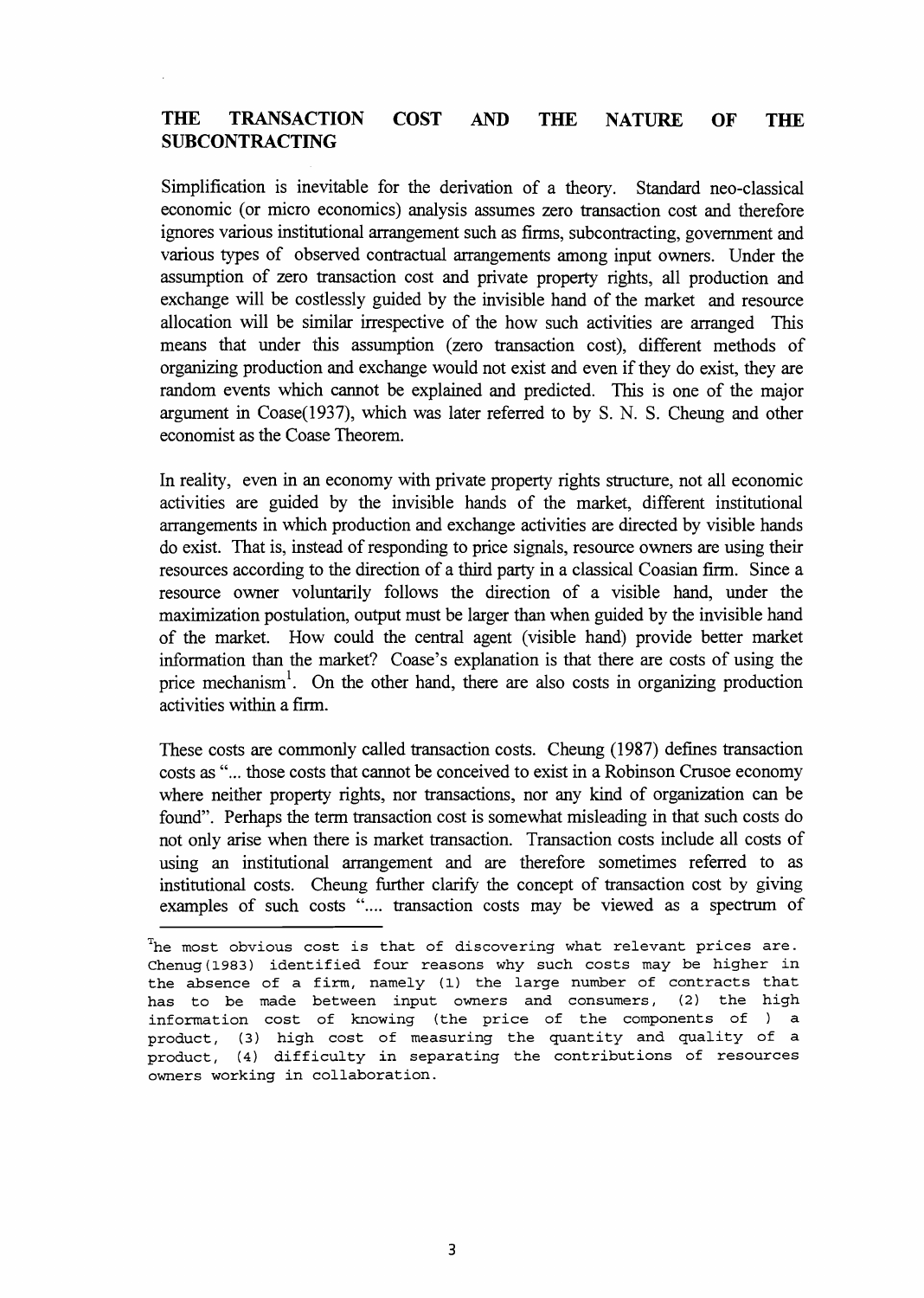institutional costs including those of information, of negotiation, of drawing up and enforcing contracts, of delineating and policing property rights, of monitoring performance and of changing institutional arrangement. In short, they comprise all those costs not directly incurred in the physical process of production.".

Coase sees the firm and the market as competition choices whlch individual resource owners can freely choose to adopt. The choice must be dependent on the relative size of the transaction cost involved. In other words, the choice of different institutional arrangements are made to reduce transaction costs. When the cost of using the market is higher than the cost of directing resource use in a firm, the firm will be the choice i.e. the firm supersedes the market and vice versa. When the firm supersedes the market, resource owners contract with a central agent instead of directly transacting with consumers, the product market is said to be superseded by the factor market. It needs a lot of insight to originate this seemingly simple thesis. As evident by subsequent research (the majority of which started 30 years after Coase's paper), Coase's theory of the firm or the Coase Theorem is an extremely important generalization of the neoclassical paradigm. This approach has later been developed by numerous researcher, the more important ones include Alchian (1984), Alchian and Demsetz (1972), Barzel (1984), Cheung (1969, 1983), Demsetz (1983), Jensen and Meckling (1976), Richardson (1972), and Williamson (1975, 1980, 1985).

Provided that the type of transaction costs can be identified and the way they vary under different circumstances can be specified, the transaction cost minimization paradigm can successfully explain most real life phenomena related to the choice of institutional arrangement.

## **THE FIRM AS ONE FORM OF CONTRACTUAL ARRANGEMENT**

How can Coase's theory of the firm be applied to subcontracting in the construction industry? How should the firm be defined? Should the main contractor who is involved in a number of different projects be one firm or should each individual project be one firm? Should subcontractor's be treated as the main contractor's (or the upper level subcontractor's) employee or as a separate firm? Is the purchase of the labour only subcontractor's services a product market or factor market transaction? There seems to be no clear answer to these questions. This is not that all surprising since Coase has not clearly defined what a firm is.

Coase's main concern seems to be the choice between (complete) 'direction' by market price signals and (complete) direction by the central agent of the 'firm'. Real life observations however do not necessarily belong to either category but somewhere in between and construction subcontracting is a very good example. Cheung's (1983) generalization of Coase's theory of the firm provide a very useful solution to the problem. Instead of viewing the market and the firm **as** the only two competing rivals, Cheung suggests that it is the choice of contractual arrangements (and therefore the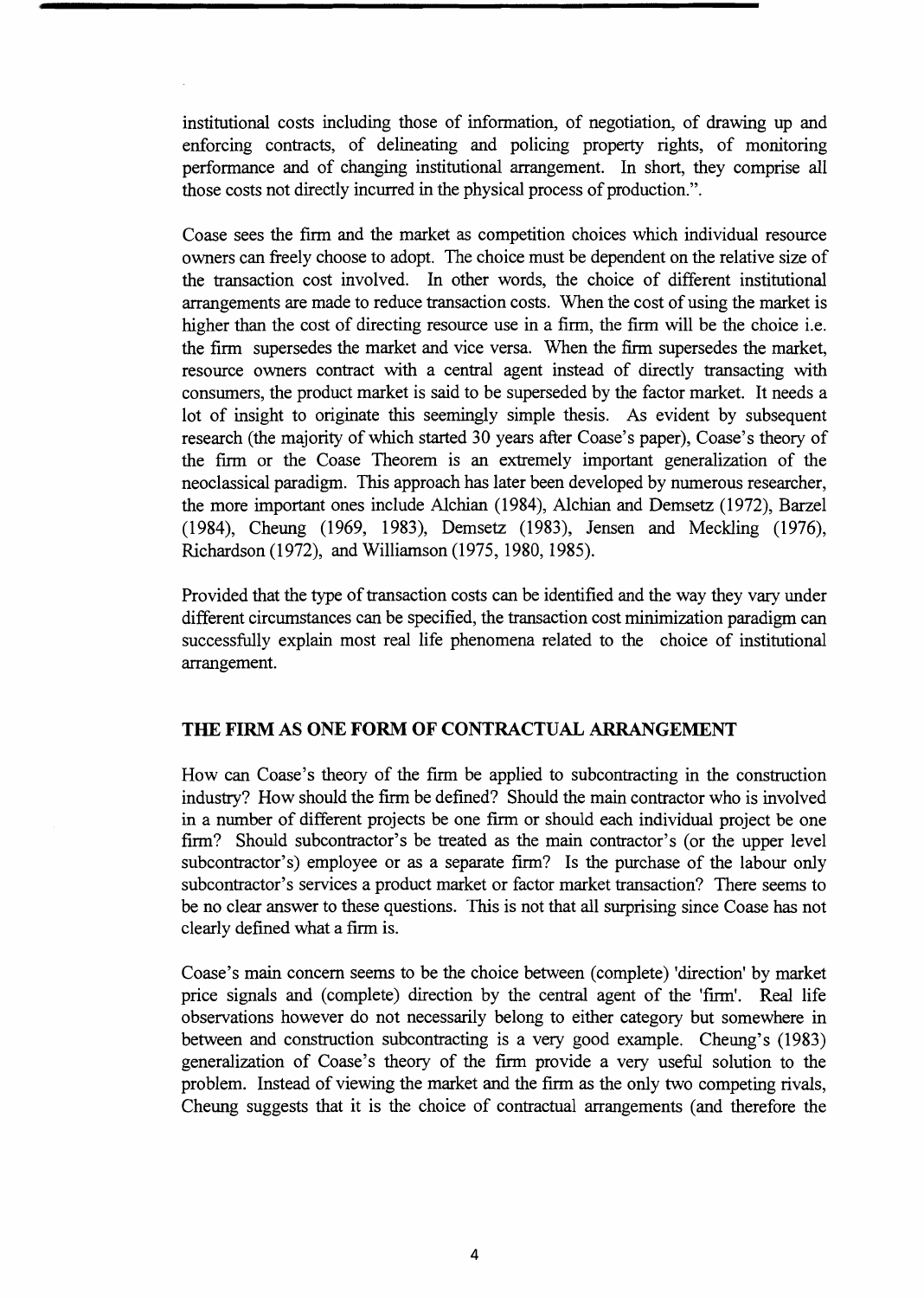institutional arrangement) that matters. (Complete) direction by the market and the (complete) direction by an agent are two of the many forms of contractual arrangements. Rather than saying that the firm supersedes the market, it is more appropriate to say that one form of contractual supersedes another form of contract. Although it is difficult to define the firm, its definition is not important in term of explaining real world observations as Cheung wrote "Thus it is futile to press the issue of what is or is not a firm. If each individual is a private input owner - of his own labour, if nothing else then almost all individuals in society are bound by contracts when they compete and interact. The important questions are why contracts take the form observed and what are the economic implications of different contractual and price arrangements.". Cheung's generalization of the Coase's theory of the firm is particularly useful for understanding the nature of construction subcontracting as it is an institutional arrangement that neither resemble the market nor the firm in Coase's sense.

## **OBJECTIVES**

The major objective of this paper is to explain the popular use of subcontractors in the construction industry using a transaction cost minimization paradigm which has been briefly reviewed in previous sections. Stemming fiom the main objective is the introduction of the concepts of property rights and transaction costs description of the relevant subcontracting practices and observations, identification of the type of transaction costs involves and the specification of how they vary under different observable situations. Hong Kong is among the best place to conduct the research due to minimal government intervention (in the choice of the form of contract) and the absence of strong labour unions. Certain common believes and explanations are also reviewed in the light of the findings in this paper.

### **SUB-CONTRACTING IN THE CONSTRUCTION INDUSTRY**

When a construction company as a main contractor is awarded a construction project, it categorizes the project into easily identifiable tasks or work packages which will be sub-contracted to the relevant "second-level contractors" (sub-contractors). Typical examples of such work packages are "excavation", "formworking", "steel blending", "concreting", "plastering", "painting", "scaffolding", "plumbing" etc. The "secondlevel contractors" will in turn further categorize their tasks into smaller tasks which will be sub-contracted to the relevant "third-level sub-contractors" (sub-sub contractors). For instance, the "steel blending" task is divided into "cutting" and "delivering". In turn, the "third-level contractors" would pass on some of their work to the "fourth-level sub-contractors" (sub-sub-sub contractors).

Besides searching for suitable subcontractors, the role of the main contractor is that of co-ordinating and managing the second level subcontractors. The main contractor also bears the risk of non-performance by the subcontractors as the contract between the main contractor and the client is normally much more formal.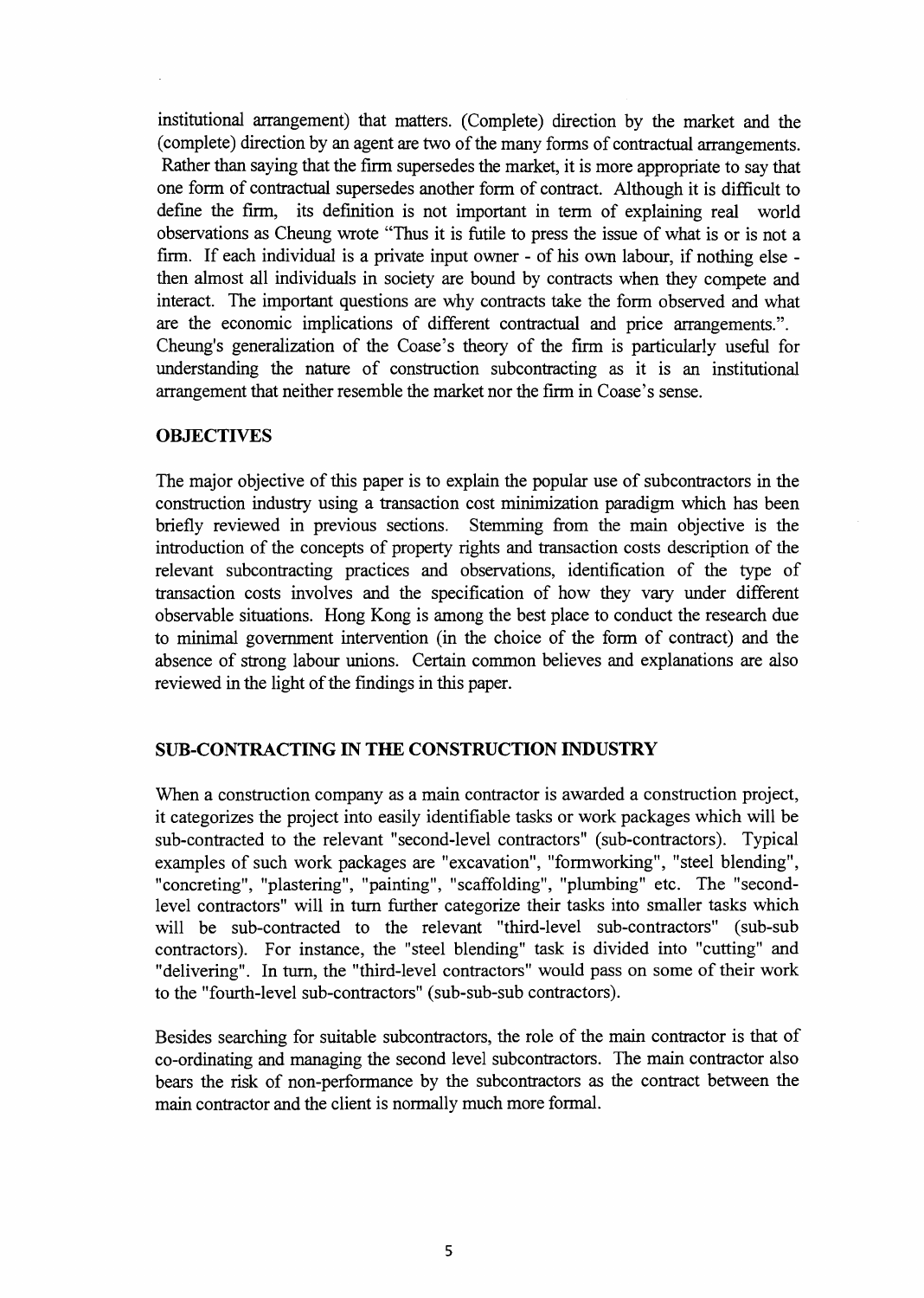The main contractor sometimes also provides information on the sources, quality and prices of the resources (mainly construction labour and material)

The main contractor therefore acts as an agent (middle man), manager and entrepreneur (risk taker) and to a lesser extent financier of the project. A large part of the difference in the price charged by the subcontractors and the price quoted by the main contractor is transaction cost. Such difference represents the reward to the main contractor's role in the project and also return to his/her previous investments which contributes to its goodwill in case of private sector projects and monopolistic rights in case of public sector projects<sup>2</sup>.

The above analysis also applies to the subcontracting of the work by the second-level contractors. As mentioned, the income of the second-level contractor is a reward to his effort in fmding, managing and co-ordinating the lower level subcontractors. The disaggregation of tasks, quality control and supervision are therefore the key duties of the second-level contractors. These tasks are not to be overlooked as the skills and knowledge of the lower level sub-contractors and their construction workers are limited. The process of disaggregation enable these sub-contractors and workers to understand their rights and responsibilities, rendering price setting less costly, and minimizing the costs of disputes over job description.

The main contractor will not normally contract directly with the workers as such an arrangement, despite involving less middle agents, is in fact very costly. The costs include search costs, negotiation costs, costs of obtaining market information, costs of delineating output quality assurance and the cost of directing a large number of workers. From a project management perspective, to bypass the "middlemen" and employ the construction workers at the end of the sub-contracting chain implies that the company must employ and direct the activities of personnel supervisory staff. One reason for subcontracting is to reduce such cost. The other reason is to save the costs of searching and negotiating with far too many parties involved in a construction project.

On the other hand, the subcontractors further down in the subcontracting chain such as the third and fourth level contractors are also not willing to deal with the main contractors directly for otherwise they would bear the same costs of negotiation and information.

As we move up towards the spring of the sub-contracting network to the route of the contract between the main contractor and the developer, similar principles apply. When the developer passes the task of a construction project on to the main contractor the contractual arrangement also depends on the magnitude of the transaction costs

**<sup>&#</sup>x27;rider the current system of classification and registration of contractors adopted by the Hong Kong Goverriment, the contractors are graded and classified according to their experience, financial and technological capability. The grades are related to the size of the public sector projects the main contractors are eligible to tender for**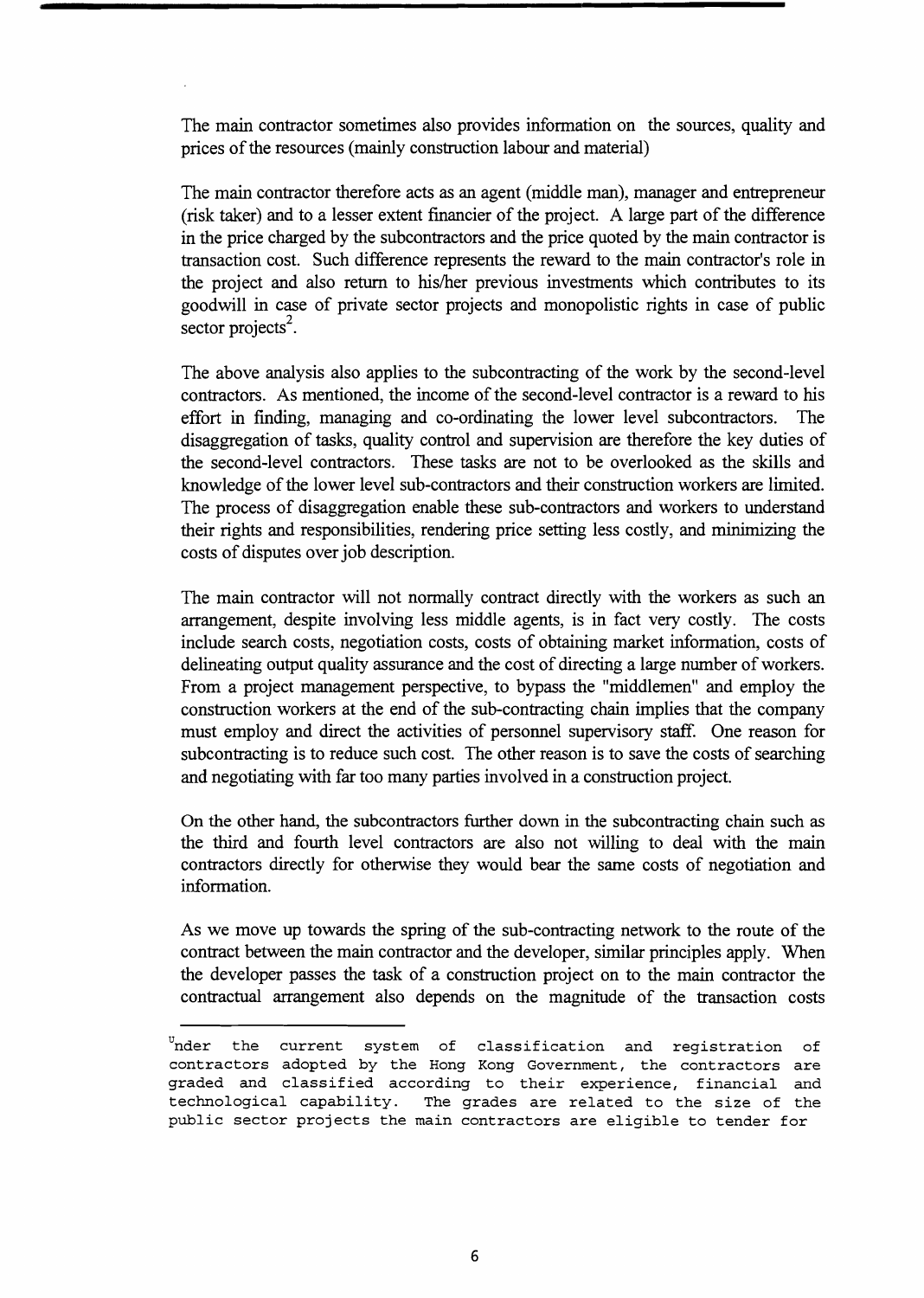involved. The developer would rarely opt to employ and supervise directly the construction workers as the typical development in Hong Kong is not only large in scale, but also complex involving many specialists, rendering direct employment and supervision of all tasks virtually impossible. Furthermore, the cost of contracting with individual employees for a short duration and the cost of searching for the workers with suitable skill is also very high. Nor will the developer by-pass the main contractor and contract with the subcontractors directly since not only would the developer have to contract with a large number of parties, but he/she would also have to co-ordinate these subcontractors as well. The transaction costs involved can be substantially higher than if the developer contracts with one single partly.

Thus, the developer will simply contract out the whole project to one single main contractor and rely on the main contractors' expertise to search, co-ordinate, supervise and direct subcontractors and workers.

When the main contractor subcontracts part of the project to the second level subcontractor, the subcontracted work is often a discrete and easily identifiable package of tasks. For instance, the tasks of excavation, formworking, steel bending are subcontracted in whole to three different second-level contractors. The rationale for this arrangement is to minimize the cost of delineating the rights and responsibilities of the contracting parties. Similar to the main contractor, the second-level sub-contractors will be paid according to their progress and therefore have an incentive to work fast so as to get paid earlier.

To facilitate specialization and to maintain flexibility in an environment where the workload is fluctuating are often cited as the reasons for the wide spread use of subcontractors in the construction industry. Since predicting future workload requires costly information which is also one form of transaction cost, such explanation is consistent with the minimization of transaction cost paradigm. However, we consider such explanation much less important than the one advocated above since the type of transaction cost can also be reduced by using daily wage causal labour whose contract can be as short as one or a even half day.

In Hong Kong, the contractual relationship between the main contractor and subcontractors or between the subcontractors is usually informal and rely on 'trust' or 'good will' of the respective parties. The subcontractors normally have a long term relationship with the higher level subcontractors or the main contractors. This arrangement helps to minimize the cost of sub-contracting and therefore lower the transaction cost. This analysis applies to all the lower level subcontracting practices as well.

When the second-level sub-contractors contract with the third-level sub-contractors, the second-level sub-contractors will usually bear the cost of construction materials while the third-level contractors bear the labour cost only (i.e. labour only subcontractors). The sub-contractors and workers at the lowest levels of the subcontracting chain are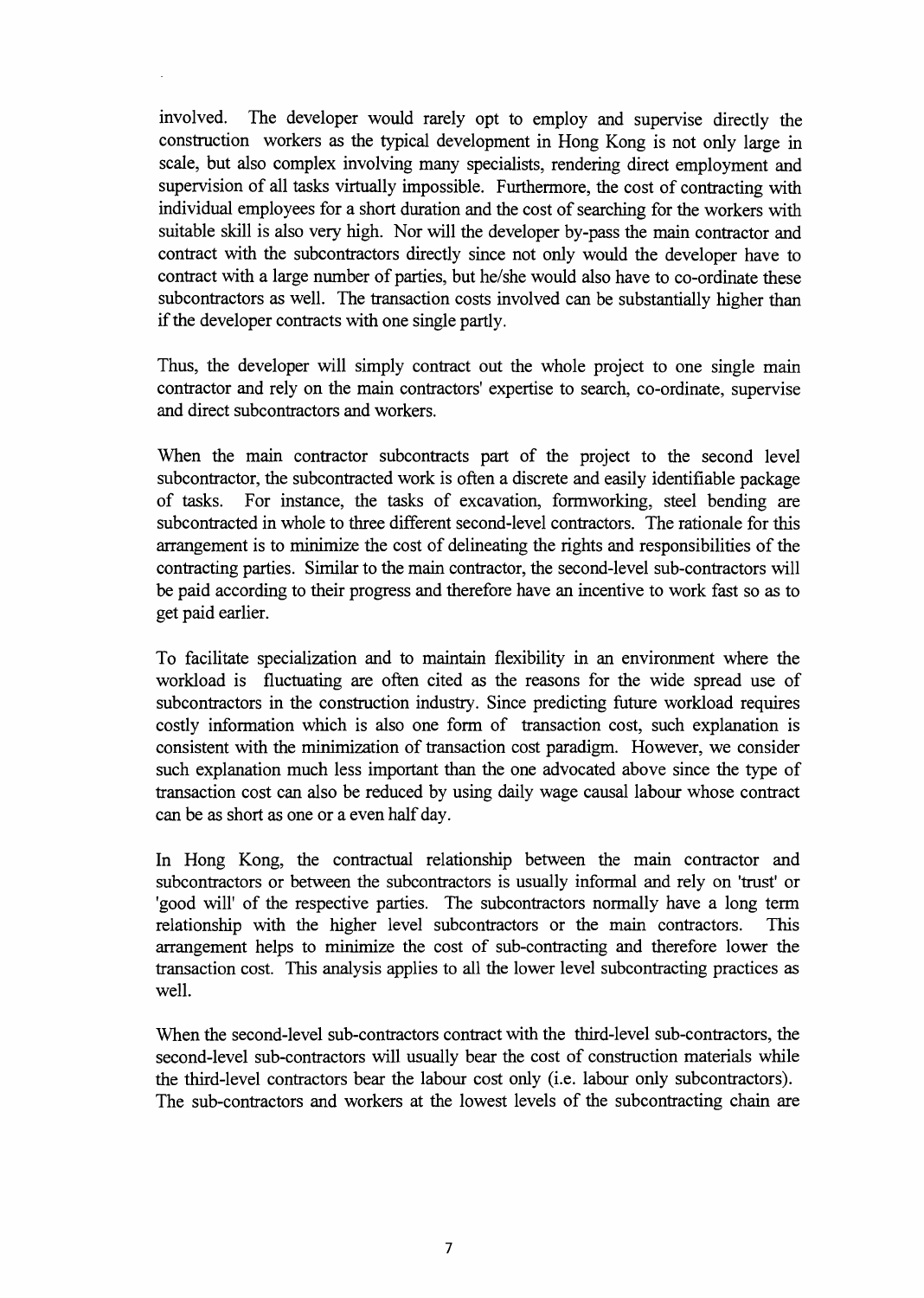called 'gangs', who work in the form of partnerships. Each gang has only a small number of persons. The size of the gang is also limited by the transaction cost involved in forming the gang. As all gang member are partners who share the rewards for the work done by the group. There are therefore implicit contracts among members of the group. Such contracts are often based on understanding and are normally informal in nature. Therefore there is the possibility for some members of the gang to free ride on the others and thus lower the efficiency of the gang. When the size of the gang is too large, a costly monitoring system is required to prevent gang members from free riding on the others. As all individuals are partners, all of them should have an incentive to work hard.

Consider the example of "formworking". As soon as the second-level formwork subcontractor gets the job from the main contractor, he subdivide the work into discrete tasks such as erecting formwork to walls, floors and beams and dismantling of formwork. The task will then be subcontracted in the form of a piece-rate contract (say one floor as one piece) to the third-level sub-contractors or gangs. The formwork contractor will normally supply the formwork. When the third-level sub-contractors complete a piece of work, say one floor, he gets paid for the work done. Successive payments are made every time on completion of an additional floor until the whole mufti-storey building is completed.

The gang leader will earn more than the other gang members as the gang leader also plays the role of supervision, information gathering (i.e. getting jobs from subcontractors) and risk bearing (risk of gangers not performing). A ganger usually work faster, harder and for longer hours than a causal daily or monthly wage worker. He has also to bear the risk of under-employment or temporally un-employment. These, however, cannot be seen as exploitation by the gang leader or the upper level subcontractors. Under the subcontracting arrangement, the gangers are paid according to the level of output. Therefore they have the incentive to work hard and for longer hours. The information gathered by the authors from informal discussion with construction workers suggest that the average daily income for a worker working as a ganger is about 70% to 130% higher than the average daily income of a causal worker who is paid on a daily wage basis. However, a construction worker cannot always work as a ganger, or if he has chosen to do, he has to bear the risk of un-employment from time to time.

A construction worker (except for some old and less productive workers) would normally opt for working as a ganger rather than in a wage worker if possible. This suggest that the average daily income of a ganger, even taken into account the periodic un-employment, is higher than the average daily income of a wage worker.

Since gangers are paid by the upper-level subcontractors, the extra earnings received by the gangers (compared with their income if they are working on a daily wage basis) must be out of the pocket of those subcontractors. Does this imply that the employers of the gangers are disadvantaged or cheated by the labour only subcontracting system. As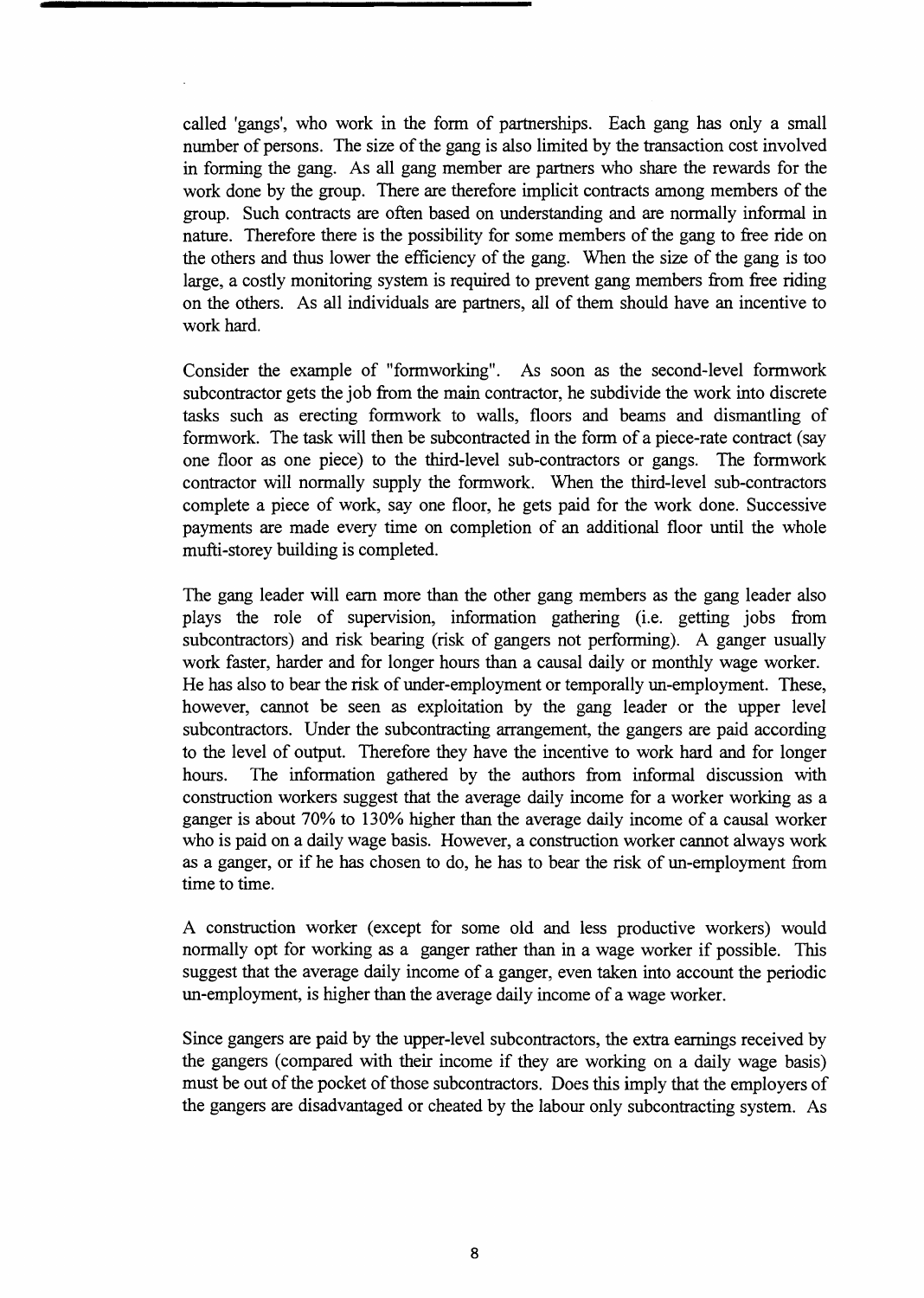there is no labour union nor is there any government intervention regulating the contractual arrangement between construction workers and their employers in Hong Kong, the popularity of labour only subcontracting implies that there is mutual benefit to both sides (employers and workers) under this arrangement. Where does this benefit come from? the answer can be found by applying the same analysis given in the previous sections. Imagine the situation where the employers employ workers on a time charge basis. Since time is only a proxy for the worker's output the cost of monitoring the performance of the worker must be very high. To ensure that workers perform and to monitor the quality of output, the employer would need to employ supervisors and foremen, create an incentive system or a complex monitoring system within the organization structure. All such arrangements are not costless. In fact they are usually very costly in the construction industry due to the unique nature of construction projects which prohibits the replication of the same system for all projects. When such costs exceed the costs of forming and enforcing labour contracts in the form of labour only subcontracting, there will be saving in cost by adopting the subcontracting arrangement. This saving will be distributed between the two parties (i.e. the employer and the worker) and therefore both sides benefit.

The above analysis illustrates the type of transaction costs that can be saved by adopting labour only subcontracting as oppose to both the casual daily wage contract and the longer term monthly wage contract. Such savings will be distributed between the employers and the workers (the distribution ratio depends on market conditions) and therefore the incomes of both sides will be higher than the case when labour only subcontracting is not suppressed by government regulations

The obvious question that follows this argument is why casual daily wage contracts or monthly wage contracts (paid by proxy) can co-exist with labour only subcontracting (paid by output) within the same specialist area (trade). The answer lies in the difference in nature of the work undertaken by the workers and therefore have different implications on the types and size of transaction costs under these forms of contractual arrangements.

The transaction costs of labour only subcontract are mainly the costs of forming and enforcing the contract which involves clear delineation of the rights and responsibilities of both parties. These costs are relatively low when the nature of the work undertaken by the workers is a easily identifiable work package.

There are however miscellaneous tasks such as rectifying the labour only subcontractor's work, minor addition or alterations resulting from architect's instruction etc. These works are minor in nature and each task involves from a few minutes to the maximum of half a day's work. There are however, a large number of such tasks and some of which cannot be specified in advance. To specify and measure a large number of small tasks for the purpose of contracting will be very costly and even impossible in some cases (e.g. urgent and unexpected tasks), therefore time is used as a proxy for the worker's output. Although the cost of monitoring the worker's performance is higher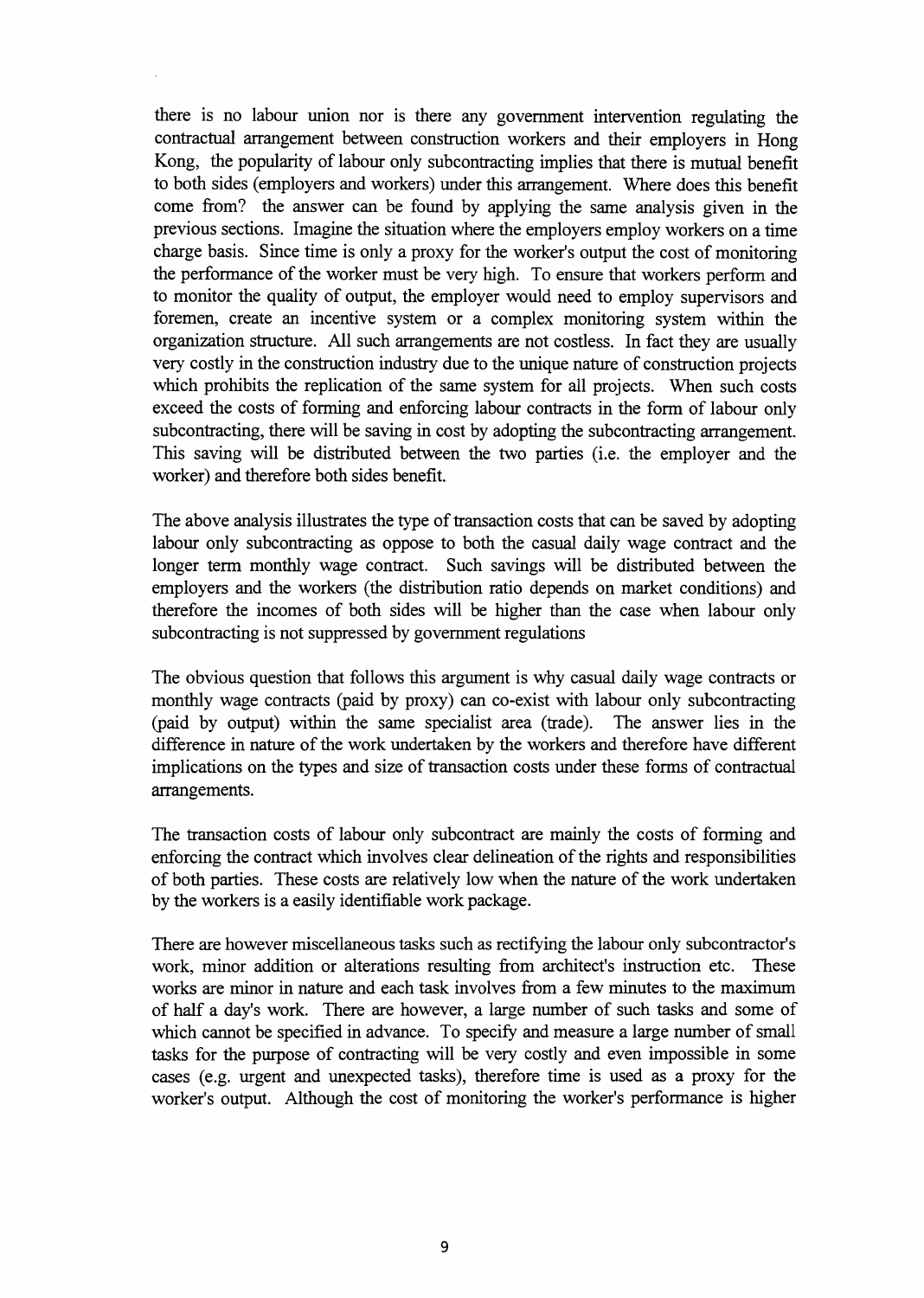under such arrangements, the daily casual labour arrangement still involves the least transaction costs amongst all alternative contractual arrangements and will therefore be adopted.

### **CONCLUSIONS**

The above survey of the institution of subcontracting in the construction industry of Hong Kong serves to illustrates the basic point that the choice of contracts is not random. Rather, it is predicated on the attempt to minimize transaction costs.

The number of contracts, the availability of market information about material costs, time and expenditure in negotiating and drafting contracts, quality assurance, and contract enforcement are all the transaction costs that would arise in subcontracting. That the parties involved are prepared to pay these costs voluntarily indicate that they are more than offset by the savings in other types of transaction costs under an alternative arrangement.

Two alternative arrangements which are extreme cases of direction by the market and the central agent have been examined. On the one extreme, the end-users of the product (construction work) contract directly with individual workers, specialist, and machinery owners who contribute to the construction of different parts the structure. Resource owner's activity will be guided by the end-user's preference through the market mechanism. In this case, there will be no subcontractor, contractor and even developer. All end-users simply contract with each other to share part of a development project and they in turn contract directly with individual resources owners (together with a professional co-ordinator if necessary) to construct the building. The cost of such an arrangement is however exceedingly high due to the large number of contracts involved. The end-user do not normally know the technical details of the structure and therefore to reach a price of a component of the structure is difficult. There is also a major difficulty in separating the contributions of different resource owners to the production of an identifiable component of the structure. It is also costly for the end-users to discover their preference.

On the other extreme, the main contractor (or developer in the extreme case) can contract directly with the workers and instruct / direct the workers what to do with no or little reference to the market prices of their outputs, as in case of the classical Coasian firm. Since the workers are not paid according to their output as in case of the subcontracting but paid by some proxy of their outputs such as hours worked, the cost of monitoring their performance becomes very high. Another important cost is that of planning the construction activities to minimize the worker's idle time . The fact that these two extreme arrangements are not adopted in reality suggests that the type of transaction costs mentioned in each case are higher than the transaction cost of adopting a subcontracting arrangement.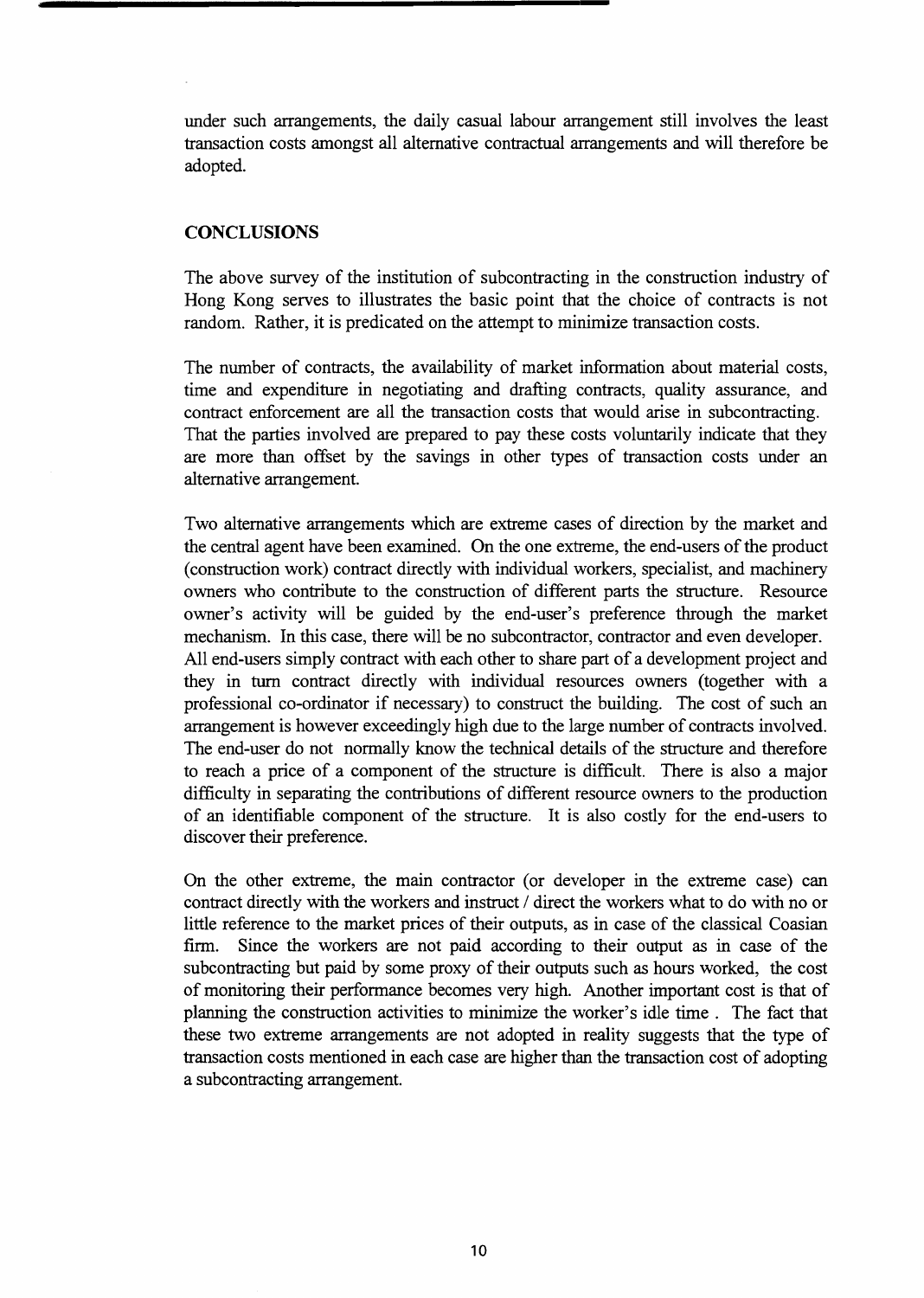The most important cost of subcontracting, i.e. the costs of specifying the subcontracting packages and agreeing on their prices are relative lower than the major transaction costs identified in the above two extreme cases. This is confirmed by the fact that all subcontracted work is relatively discrete and easily identifiable. Since both contractor and subcontractors are specialists who process market information about the output of the subcontractor, it is relatively easy for them to agree on the price.

Since contractors can employ worker on a daily basis and can rent construction plant and machinery, fluctuation in demand for construction work cannot be a major reason for the wide spread use of subcontractors.

Due to the nature of construction projects, it is impossible to subdivide the whole construction work into discrete components in a precise manner. Neither can the project be unambiguously subdivided into distinguishable components nor can the nature of the work be specified in exact detail before it is subcontracted out. Therefore subcontracting although dominating, cannot be the sole institution arrangement adopted in the construction industry. There are other forms of contractual arrangements which are not superseded by subcontracting. For example, the main contractor almost invariable employ a small amount of workers directly on a monthly or daily wage basis to perform miscellaneous duties and some unexpectedly urgent work. Even with the subcontracting arrangement, the subcontractor may sometimes be paid by the time proxy. In most subcontract, provision is often made for payment on daywork basis, such provision is necessary when variations in design lead to the construction of new components or components which are difficult to price.

In a highly competitive and fiee market, "exploitation" is hardly a meaningful concept. Each level of subcontractors are competing among themselves in terms of time, quality and prices and they are objectively forced to minimize costs. **A** further point is that the types of contract selected can be accurately predicted by an examination of the nature of work and the types of transaction costs involved, in terms of work delineation, monitoring, contract negotiation, and formation.